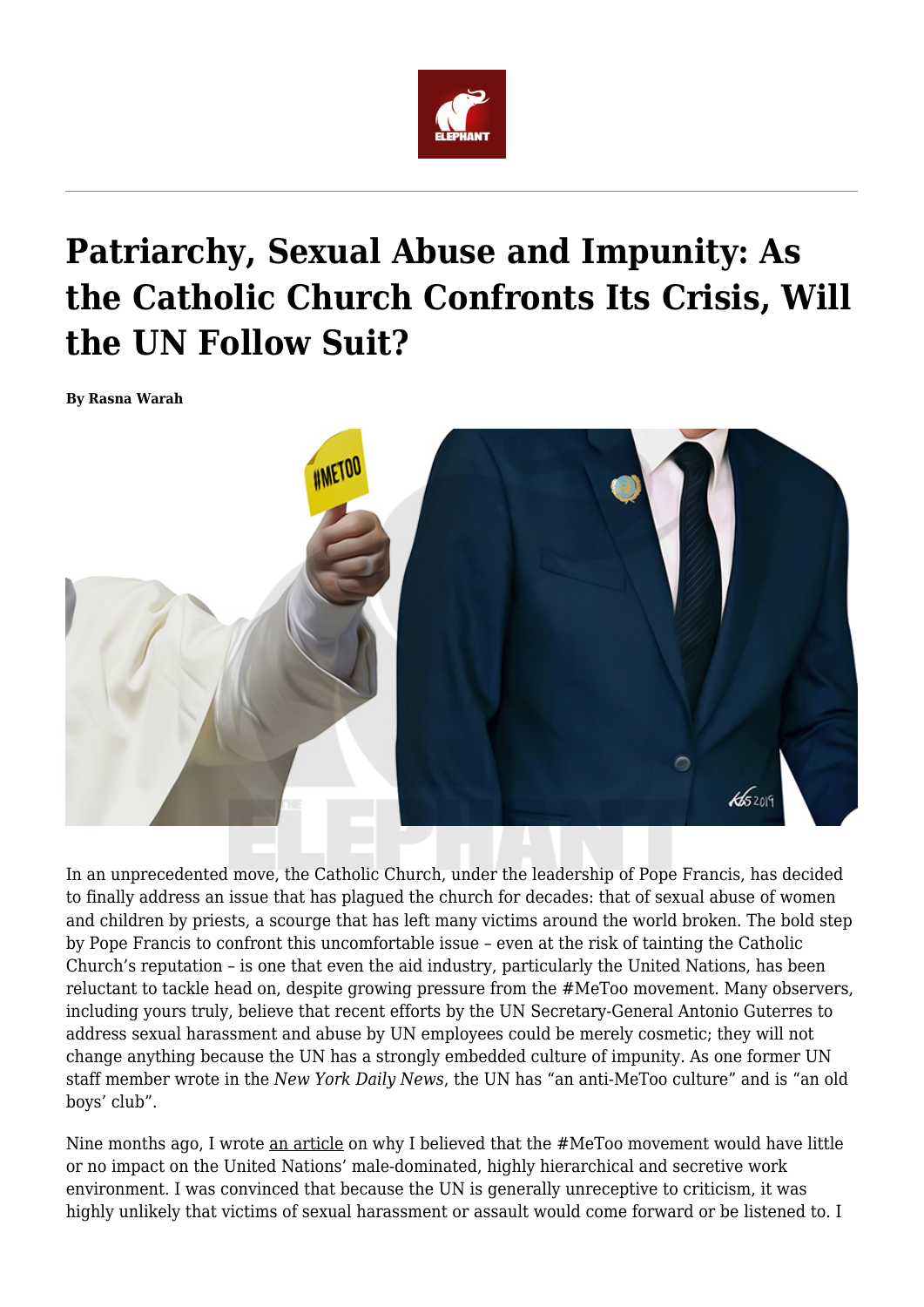showed, through various examples that UN employees accused of sexual harassment or assault are rarely reprimanded or punished. In fact, some of those implicated have been conveniently transferred or allowed to resign or retire quietly with full benefits – a practice that the Catholic Church perfected when confronted with sexual abuse cases.

However, internal surveys and pressure from women's rights advocates may have finally forced the UN to take a good hard look at itself, and could bring about some changes in how the world body is governed and managed. An internal UN survey, conducted by Deloitte, whose results were released in January this year, found that a third of UN staff members surveyed had been sexually harassed. The survey noted that the most vulnerable targets were women and transgender personnel aged between 25 and 44. Two out of every three harassers were male and only one out of every three employees who were harassed took any action against the perpetrator. About one in ten women reported being touched inappropriately; a similar number said they had witnessed crude sexual gestures.

Internal surveys and pressure from women's rights advocates may have finally forced the UN to take a good hard look at itself, and could bring about some changes in how the world body is governed and managed.

## **Abuse of authority and defective leadership**

However, the UN Staff Union says that sexual harassment is only one among many abuses of authority that take place at the UN. Results from its own survey show that sexual harassment makes up only about 16 per cent of all forms of harassment. Forty-four percent of those surveyed said that they had experienced abuse of authority; of these, 87 per cent said that the person who had abused his or her authority was a supervisor. 20 per cent felt that they had experienced retaliation after reporting misconduct: "The results confirm that this has a debilitating effect on staff morale and work performance, and that there are continued barriers to reporting, including fear of retaliation and a perception that the perpetrators, for the most part, enjoy impunity," admitted UN Secretary-General Antonio Guterres in a letter to UN staff.

An internal UN survey…found that a third of UN staff members surveyed had been sexually harassed. The survey noted that the most vulnerable targets were women and transgender personnel aged between 25 and 44.

Findings from the two surveys come at a time when women's rights activists, including the International Center for Research on Women, the Center for Women's Global Leadership and Gender at Work, have been advocating for a more "Feminist United Nations" that fosters gender equality and parity, especially at the highest levels. The upper echelons of the UN are still predominantly male and no woman to date has served as the Secretary-General. The activists would also like to see the UN to take sexual harassment cases more seriously.

In response to this campaign and the momentum generated by the #MeToo movement, Guterres has taken some actions, including installing a sexual harassment hotline and establishing a Task Force on Sexual Harassment.

However, he has not taken any action against senior officials accused of sexual harassment or against those who protect the perpetrators. For instance, no action has been taken against the UNAIDS Executive Director, Michel Sidibe, who has been accused of failing "to prevent or properly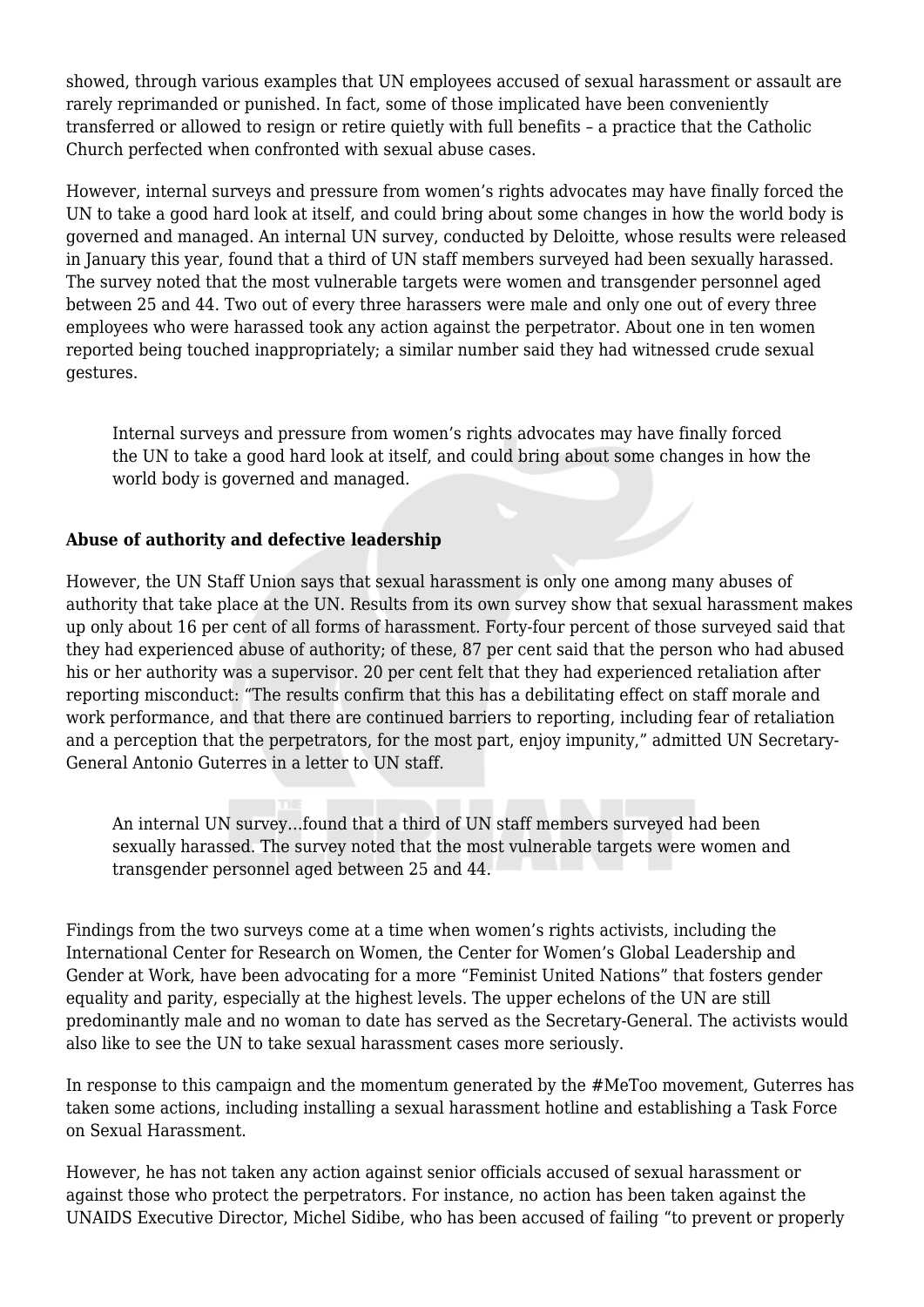respond to allegations of harassment, including sexual harassment, bullying and abuse of power" at UNAIDS. An independent panel also found that Sidibe's "defective leadership" had fostered a dysfunctional work environment at the organisation where employees believed they could get away with anything. Meanwhile, Sidibe has not been fired by the UN Secretary-General though he has said that he will step down in June this year, a decision he made voluntarily without any pressure from the UN Secretary-General and without any sanctions.

In response to this campaign and the momentum generated by the #MeToo movement, Guterres has taken some actions, including installing a sexual harassment hotline and establishing a Task Force on Sexual Harassment.

### **Systematic racial discrimination**

A recent spate of revelations by whistleblowers at the World Health Organisation (WHO) shows how ineffective leadership allows abuse to continue. Three emails addressed to WHO directors, which were leaked to the Associated Press, complained of rampant racism at the organisation and theft of funds intended for Ebola victims. At WHO's headquarters in Geneva, stated one email, African staff members suffer "systematic racial discrimination".

However, Guterres has not taken any action against senior officials accused of sexual harassment or against those who protect the perpetrators. For instance, no action has been taken against the UNAIDS Executive Director, Michel Sidibe, who has been accused of failing "to prevent or properly respond to allegations of harassment, including sexual harassment, bullying and abuse of power" at UNAIDS.

The emails also spoke of widespread corruption and mismanagement of funds. One whistleblower claimed that logistics and procurement officers at WHO are known to be corrupt and that during one Ebola outbreak in the Democratic Republic of the Congo last year, a plane was hired to transport three vehicles from a warehouse in Dubai at the highly inflated cost of one million dollars.

Last year, Al Jazeera featured a documentary that showed how Big Pharma is also influencing the way WHO's senior management makes decisions about global public health crises. The documentary suggested that the 2009 swine flu pandemic might have been fabricated to benefit pharmaceutical companies manufacturing the swine flu vaccine. One former delegate to the European Council stated: "The WHO officials have no idea about such things [pandemics]. They depend on scientists. And the scientists are allocated to them by the countries and by the organisations that finance the WHO. And many of them gave advice and made decisions that benefited the pharmaceutical industry."

One whistleblower who has for years been seeking compensation from WHO for a workrelated injury told me that her ordeal was so harrowing that it had left her emotionally depleted and had ruined her financially…

Tedros Adhanom Ghebreyesus, WHO's Director General, has promised an internal investigation into the recent racial discrimination and corruption allegations. While this is a good sign, we must also remember that the UN is essentially a political organisation and that influential member states and its biggest donors often have a greater say in how the organisation is run – and who gets punished –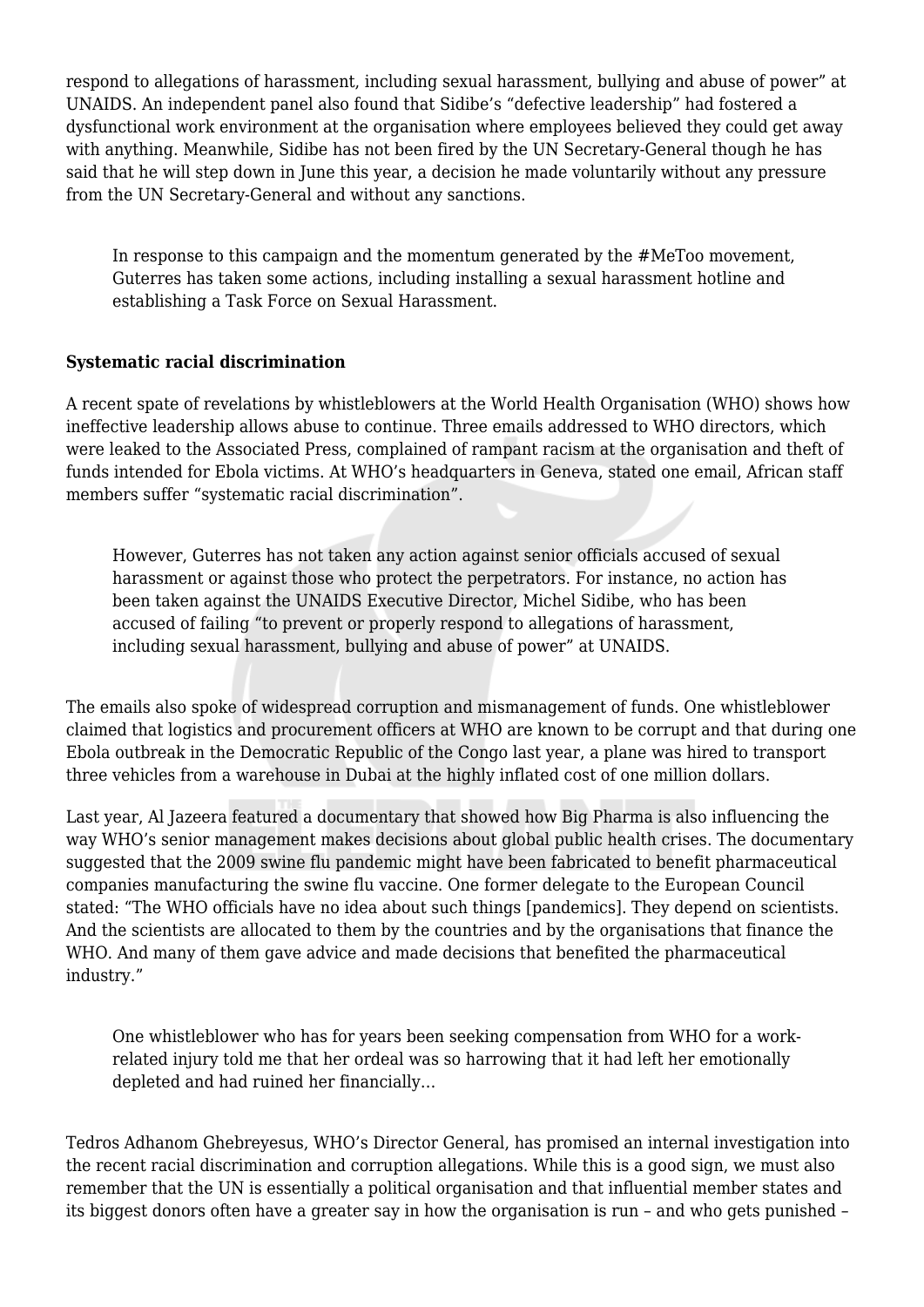than those who have less influence and clout. There is also a general tendency to cover up a wrongdoing than to address it, and to punish those who expose the crimes committed.

## **Shooting the messenger**

Guterres' stated commitment to improve gender parity and to look more seriously into sexual harassment cases could just be a whitewashing exercise to calm down critics until the dust settles. This is what has happened in the past. For instance, not one company or individual has to this day been charged with diverting money or receiving kickbacks from the scandalous UN Oil-for-Food Programme in Iraq, which resulted in the loss of billions of dollars that were supposed to help the Iraqi people. By the time the Kofi Annan-initiated Volcker Commission came out with its findings on the programme and revealed names of those involved in the theft, Saddam Hussein had been deposed by American and British coalition forces, and the programme had been closed.

Similarly, UN peacekeepers accused of raping or sexually exploiting displaced or refugee women and children in strife-torn countries suffer few consequences; recent such cases have not resulted in any convictions though there are now efforts to bar countries whose peacekeepers have been implicated in sexual abuse from serving in peacekeeping missions.

On the other hand, the majority of UN whistleblowers who have reported misconduct, including corruption, abuse of authority and sexual harassment and assault, have been fired, demoted or reprimanded. Few of their allegations are investigated, and even if they are, the findings are rarely made public. In 2014, for instance, Anders Kompass, the director of field operations at the Office of the UN High Commissioner for Human Rights, was suspended and even "investigated" after he revealed to French authorities cases of sexual abuse of displaced boys by French peacekeepers in the Central African Republic. Kompass eventually resigned from the organisation. He told a journalist that his ordeal had left him "disappointed and full of sadness".

Those who have sought justice from the UN's internal justice systems have hit a wall, which suggests that these systems were designed to protect the perpetrators and the UN's reputation rather than to safeguard whistleblowers and to bring about remedial action.

The majority of UN whistleblowers who have reported misconduct, including corruption, abuse of authority and sexual harassment and assault, have been fired, demoted or reprimanded.

In my own research, I found that the emotional toll of whistleblowing in the UN is so huge that most whistleblowers never fully recover from their traumatic experience. The decision not to report wrongdoing is thus often based on self-preservation.

The irony is that most UN whistleblowers don't even realise that they are blowing the whistle; most believe they are simply doing their job by reporting wrongdoing. It is only when the retaliation against them begins that they realise that they have stepped on some very big toes.

Those who are fired from the organisation or whose contracts are not renewed find themselves shut out of the closely-knit international development community, which blocks their future career development. Vindictive senior managers are known to blacklist whistleblowers and ruin their reputations, which results in the latter not being considered for jobs in similar organisations. One whistleblower who has for years been seeking compensation from WHO for a work-related injury told me that her ordeal was so harrowing that it had left her emotionally depleted and had ruined financially – this from an organisation that is committed to promoting global health!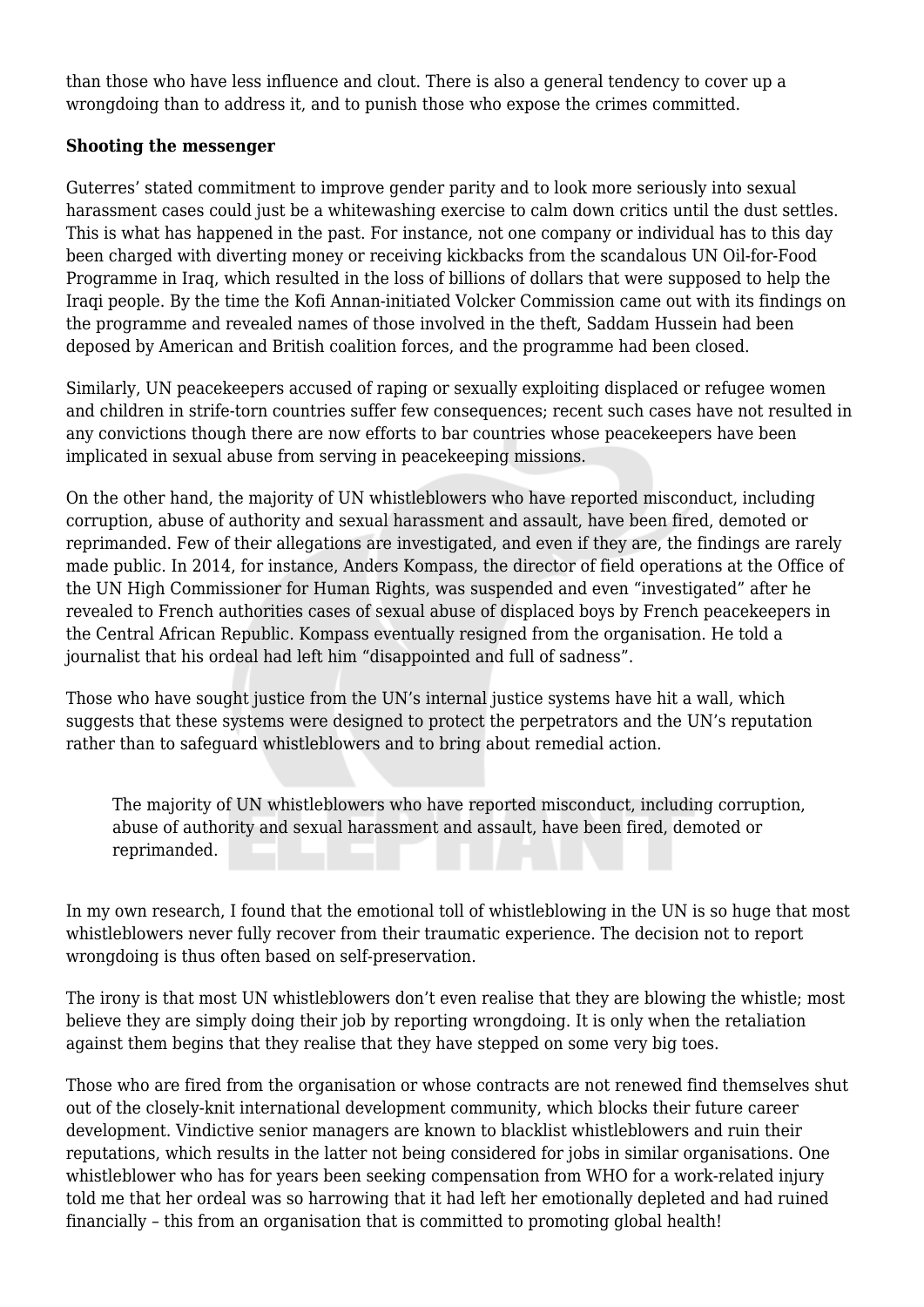#### **Toxic work environment**

Many people have asked me how an organisation that is so multicultural and which is devoted to the advancement of human rights can allow sexism and racism to thrive within its own corridors. I tell them that an organisation is only as good as its people; if you hire racists and sexists, you will end up in a racist and sexist work environment, regardless of the noble aspirations of the organisation.

And if the organisation does not have in place policies and practices that deter abuse and discrimination – and especially if these policies and practices are not followed diligently – then that organisation will simply reflect the negative values of the wider society (possibly at its worst because there are few or no penalties for those who demonstrate racist or sexist behaviour). This creates a highly toxic and unhealthy work environment, especially for women.

As someone who has worked for the UN for more than a decade, I can tell you that the people who work there are not superhuman, nor are they particularly interested in the progress and protection of human beings. Some, especially at the top echelons, are political appointments who come with the baggage and privileges that they inherited from their own particular social, political or cultural backgrounds. They are simply reflections of their societies. And because they are political appointees, they feel no need to follow the dictates of the UN or its global mandate. (This explains why representatives from countries with some of the most dictatorial and repressive regimes end up being voted into the UN Human Rights Council.) There is no test that UN staffers have to pass to show their humanitarian or development credentials. Most are simply careerists who seek a comfortable job abroad with generous tax-free perks. So what you are left with are cynical and paranoid bureaucrats whose only mission is their own career development.

In my own career at the UN, I have seen how senior male professionals will have no qualms about ganging up against a female colleague to intimidate her or to force her out of the organisation. They will even go to the extent of assassinating her character to support a member of their "boys club". The unwritten rule (which I found out about rather late) is that senior male managers will stick together and defend each other. In a highly publicised 2004 case, for example, the then UN Secretary-General, Kofi Annan, publicly stated that allegations of sexual harassment made by a Geneva-based UN staff member against his friend, the then UN High Commissioner for Refugees, Ruud Lubbers, "could not be substantiated" even though an internal investigation had confirmed her account.

It is possible that the recent push by the #MeToo movement and women's rights activists may finally turn the tide and make the UN a more egalitarian, woman-friendly workplace. It is possible that the UN is not completely beyond reform – that it can put in place systems that minimise abuse of authority and weed out those who are doing most harm to the organisation and to its ability to fulfill its mandate of promoting human rights and justice around the world.

One reform measure would be to order thorough and credible investigations into allegations of wrongdoing and to punish the perpetrators. This is a tall order because, like the Catholic Church, the tendency at the UN's top echelons is to cover up the crime (especially sexual abuse and theft) rather than expose it, and also because the people who report wrongdoing are often junior or midlevel professionals who can be easily intimidated by their superiors and bullied into not speaking up. Unless the culture of retaliation against whistleblowers is stopped, there is little hope that whistleblowers will get any justice and that wrongdoing within the organisation will be curtailed.

Like the Catholic Church, the tendency at the UN's top echelons is to cover up the crime